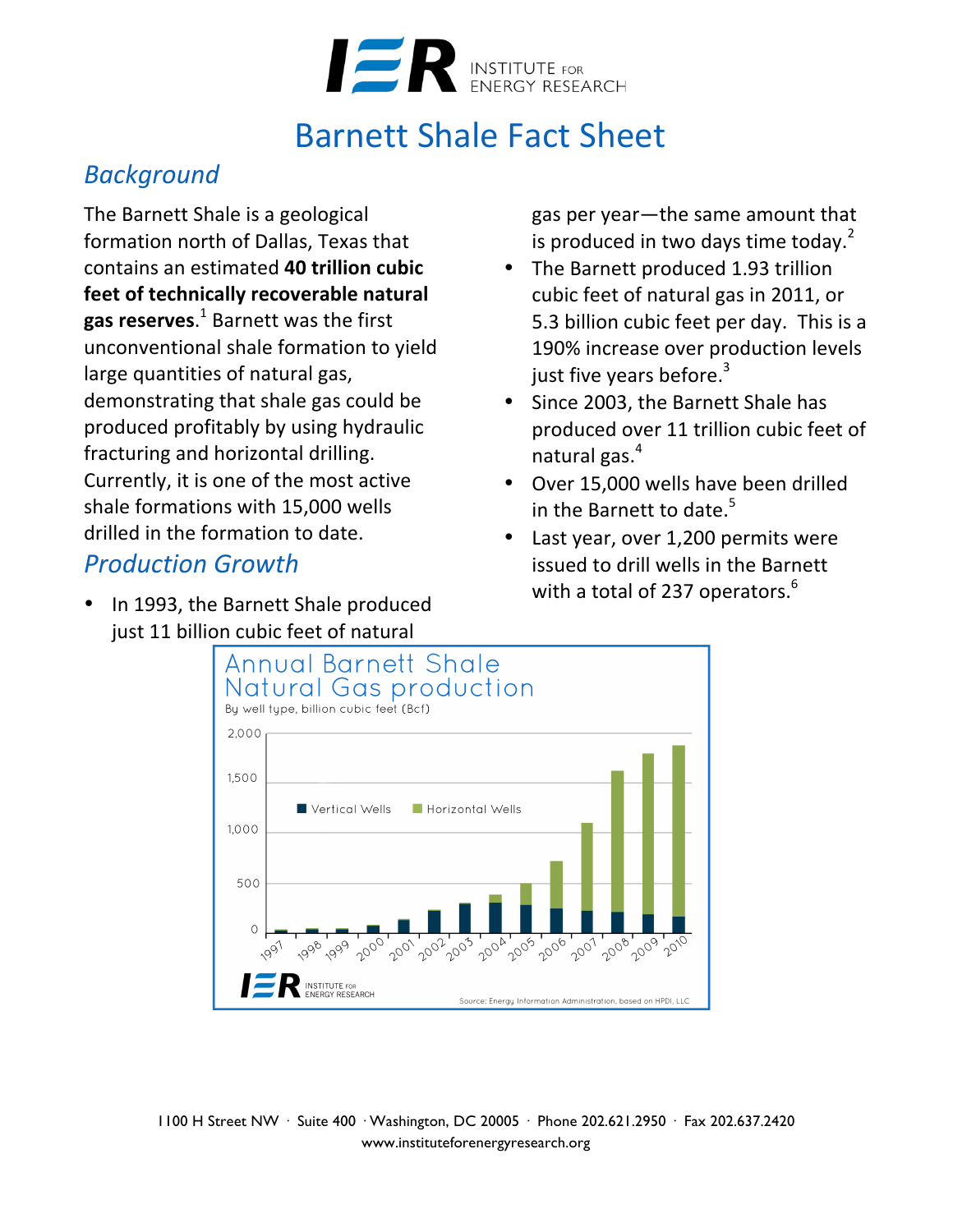#### *Economic Impacts*

- According to a 2011 economic impact analysis by the Perryman Group, approximately 38 percent of the North Texas region's economic growth since 2001 is attributable to production in the Barnett.<sup>7</sup>
- In 2011, Barnett production added an estimated \$11.1 billion to the

region's economy and supported over  $100,000$  jobs. $^{8}$ 

- For Texas as a whole, Barnett production added almost \$13.7 billion to the state's economy in 2011 and supported over 119,000 jobs. $^{9}$
- Local and state tax revenue from Barnett Shale activity is estimated to have totaled \$1.6 billion for 2011. $^{10}$

### *Geography*

The Barnett Shale covers more than 5,000 square miles and stretches across 24 counties in Texas. $^{xi}$  It has a depth between 5,000 and 8,000 feet, with a thickness that ranges from  $100$  to 500 feet.<sup>xii</sup>

# Barnett ShaleFormation



 $1$  U.S. Energy Information Administration, Review of Emerging Resources: U.S. Shale Gas and Shale Oil Plays, http://205.254.135.7/analysis/studies/usshalegas/.